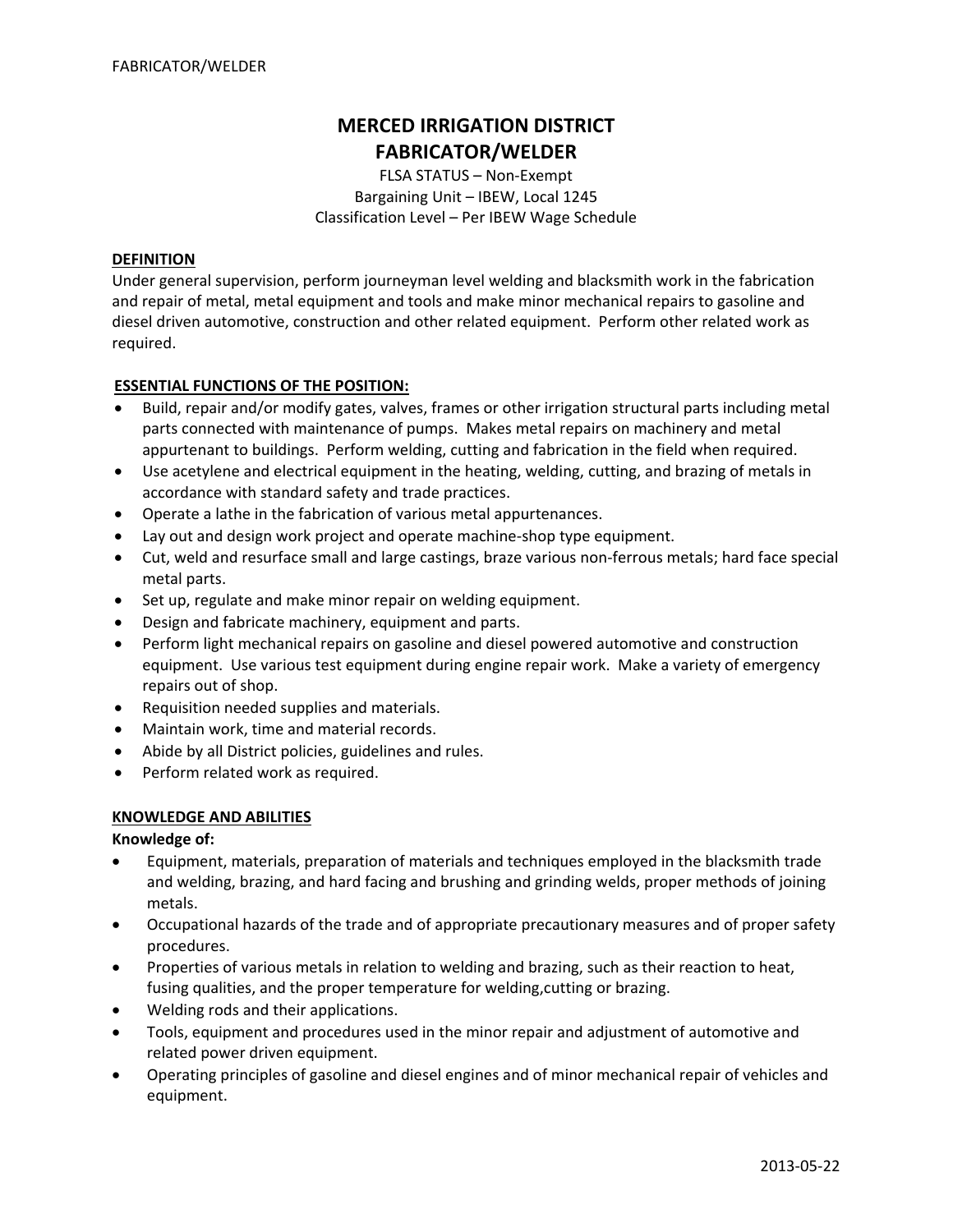# **Ability to:**

- Perform journeyman level welding and blacksmith work.
- Maintain and make minor repairs in welding equipment.
- Use a variety of welding and shop equipment in the repair and fabrication of tools and equipment such as saws, hammers, chisels, brackets, electrical hot tools, and generator parts.
- Ability to fabricate simple parts; knowledge of and skill in using the methods, materials and equipment of the machinist, mechanic and welding trade.
- Design and fabricate tools, equipment, and parts.
- Perform sheet metal work and plumbing.
- Perform painting, sand blasting, and steam cleaning.
- Perform minor mechanical repair and adjustments on automotive and related power driven mechanical equipment.
- Follow oral and written instructions.
- Read blueprints and perform basic layout and design work.
- Estimate material requirements.
- Establish and maintain cooperative relationships with those contacted in the course of work.

## **SPECIAL REQUIREMENTS:**

- Possession of an appropriate California Drivers License.
- A Department of Motor Vehicles "Driver Record Information" print‐out will be required at time of hire and throughout employment. Must be enrolled in District's DMV pull-notice program.

#### **MINIMUM QUALIFICATIONS**

## **EDUCATION:**

Any combination of education and experience equivalent to completion of high school.

## **EXPERIENCE:**

Two (2) years' experience in metal work, including welding, cutting and lathe work;

## **TYPICAL PHYSICAL DEMANDS:**

The physical and mental demands of this position are described below. Reasonable accommodations may be made to enable individuals with disabilities to perform the essential functions of the position.

- Work involves exposure to dust, lubricants, cleaning solutions and chemicals.
- Travels regularly by vehicle in inspecting District facilities and conducting field operations.
- Works in an outdoor environment.
- Stoops, kneels, crouches, crawls and climbs as required during performance of duties.
- Communicates orally with District management, co-workers and the public in face-to-face, oneon‐one and group settings.
- Regularly uses a telephone and radio for communication.
- Uses office equipment such as computer terminals, copiers and FAX machines.
- Walks on uneven terrain, outdoors in all weather conditions.
- Hearing and vision within normal ranges.